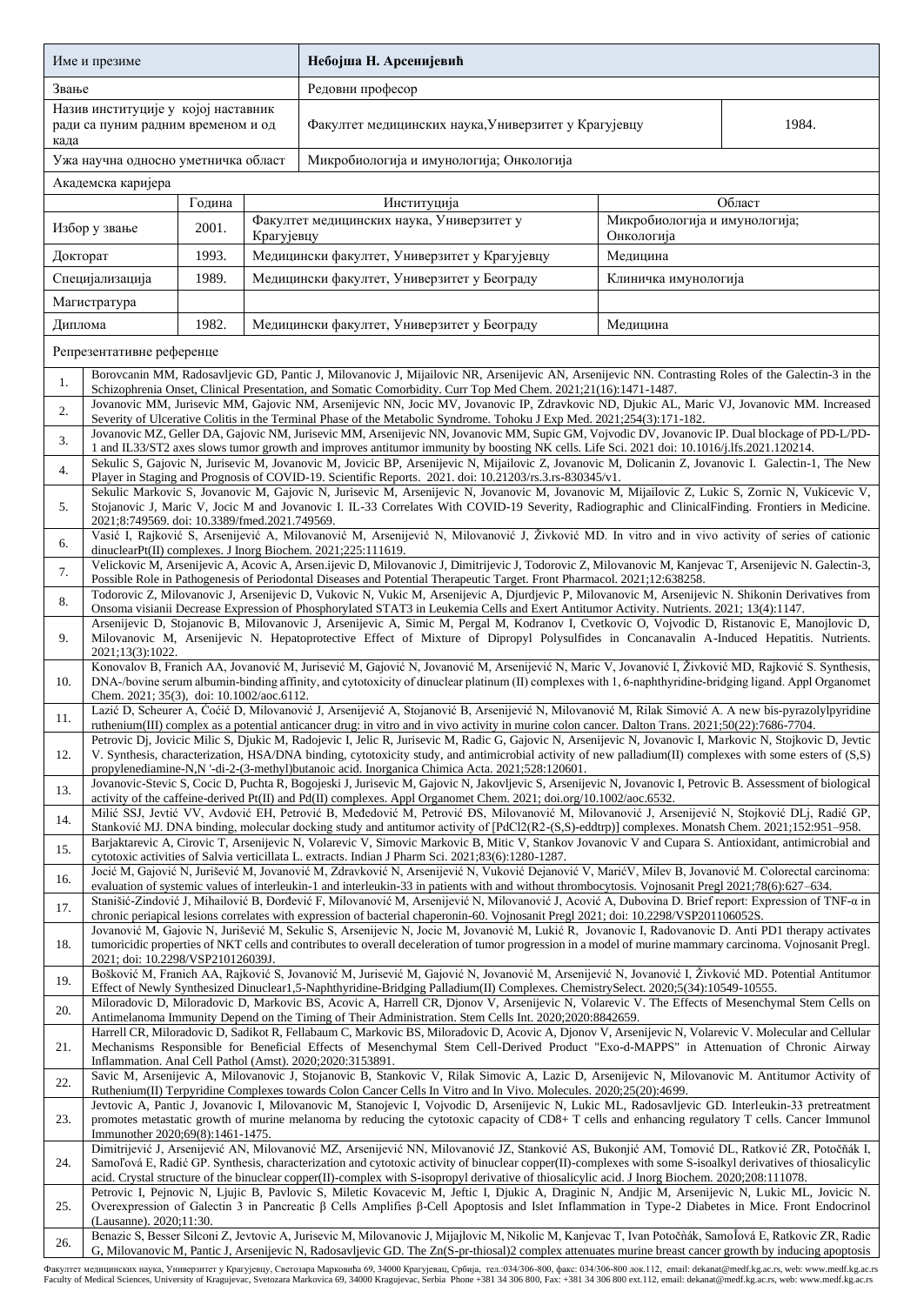|            | and G1/S cell cycle arrest. Future Med Chem 2020; 12(10): 897-914.                                                                                                                                                                                                                                                                                                                                                                                                    |
|------------|-----------------------------------------------------------------------------------------------------------------------------------------------------------------------------------------------------------------------------------------------------------------------------------------------------------------------------------------------------------------------------------------------------------------------------------------------------------------------|
| 27.        | Muric NN, Arsenijevic NN, Borovcanin MM. Chlorpromazine as a Potential Antipsychotic Choice in COVID-19 Treatment. Front Psychiatry.<br>2020;11:612347.                                                                                                                                                                                                                                                                                                               |
| 28.        | Borovcanin MM, Minic Janicijevic S, Jovanovic IP, Gajovic NM, Jurisevic MM, Arsenijevic NN. Type 17 Immune Response Facilitates Progression of<br>Inflammation and Correlates with Cognition in Stable Schizophrenia. Diagnostics (Basel). 2020;10(11):926.                                                                                                                                                                                                           |
| 29.        | Harrell CR, Markovic BS, Fellabaum C, Arsenijevic N, Djonov V, Volarevic V. The role of Interleukin 1 receptor antagonist in mesenchymal stem cell-based<br>tissue repair and regeneration. Biofactors. 2020;46(2):263-275.                                                                                                                                                                                                                                           |
| 30.        | Arsenijevic A, Stojanovic B, Milovanovic J, Arsenijevic D, Arsenijevic N, Milovanovic M. Galectin-3 in Inflammasome Activation and Primary Biliary<br>Cholangitis Development. Int J Mol Sci. 2020;21(14):5097.                                                                                                                                                                                                                                                       |
| 31.        | Jocic M, Arsenijevic N, Gajovic N, Jurisevic M, Jovanovic I, Jovanovic M, Zdravkovic N, Maric V, Jovanovic M. Anemia of inflammation in patients with<br>colorectal cancer: correlation with interleukin-1, interleukin-33 and galectin-1. J Med Biochem. 2021;40:1-12.                                                                                                                                                                                               |
| 32.        | Lukic R, Cupic M, Gajovic N, Jurisevic M, Mijailovic Z, Davidovic B, Kujundzic B, Joksimovic B, Arsenijevic N, Jovanovic I. Increased systemic sST2 in<br>patients with end stage renal disease contributes to milder liver damage during HCV infection. J Infect Dev Ctries. 2020;14(5):519-526.                                                                                                                                                                     |
| 33.        | Jurišević M, Jagić N, Gajović N, Arsenijević A, Jovanović M, Milovanović M, Pantić J, Jovanović I, Sabo T, Radosavljević GD, Arsenijević N. O,O'-diethyl-<br>(S,S)-ethylenediamine-N,N'-di-2-(3-cyclohexyl) propanoate dihydrochloride enhances influx of effective NK and NKT cells in murine breast cancer.<br>Vojnosanit Pregl 2020;77(7):715-723.                                                                                                                 |
| 34.        | Pavlović M, Jurišević M, Gajović N, Mitrović S, Jovanović M, Radosavljević G, Pantić J, Radovanović D, Arsenijević N, Jovanović I. IL-32 expression<br>associated with lymph vessel invasion in intestinal type of gastric cancer. Vojnosanit Pregl 2020;77(8):816-825.                                                                                                                                                                                               |
| 35.        | Milovanovic J, Arsenijevic A, Stojanovic B, Kanjevac T, Arsenijevic D, Radosavljevic G, Milovanovic M, Arsenijevic N. Interleukin-17 in Chronic<br>Inflammatory Neurological Diseases. Front Immunol 2020;11:947.                                                                                                                                                                                                                                                     |
| 36.        | Volarevic V, Markovic BS, Jankovic MG, Djokovic B, Jovicic N, Harrell CR, Fellabaum C, Djonov V, Arsenijevic N, Lukic ML. Galectin 3 protects from<br>cisplatin-induced acute kidney injury by promoting TLR-2-dependent activation of IDO1/Kynurenine pathway in renal DCs. Theranostics. 2019;9(20):5976-<br>6001.                                                                                                                                                  |
| 37.        | Harrell CR, Fellabaum C, Jovicic N, Djonov V, Arsenijevic N, Volarevic V. Molecular Mechanisms Responsible for Therapeutic Potential of Mesenchymal<br>Stem Cell-Derived Secretome. Cells. 2019;8(5):467.                                                                                                                                                                                                                                                             |
| 38.        | Volarevic V, Zdravkovic N, Harrell CR, Arsenijevic N, Fellabaum C, Djonov V, Lukic ML, Simovic Markovic B. Galectin-3 Regulates Indoleamine-2,3-<br>dioxygenase-Dependent Cross-Talk between Colon-Infiltrating Dendritic Cells and T Regulatory Cells and May Represent a Valuable Biomarker for<br>Monitoring the Progression of Ulcerative Colitis. Cells. 2019;8(7):709.                                                                                          |
| 39.        | Jovanovic M, Simovic Markovic B, Gajovic N, Jurisevic M, Djukic A, Jovanovic I, Arsenijevic N, Lukic A, Zdravkovic N. Metabolic syndrome attenuates<br>ulcerative colitis: Correlation with interleukin-10 and galectin-3 expression. World J Gastroenterol. 2019;25(43):6465-6482.                                                                                                                                                                                   |
| 40.        | Stankovic M, Ljujic B, Babic S, Maravic-Stojkovic V, Mitrovic S, Arsenijevic N, Radak D, Pejnovic N, Lukic ML. IL-33/IL-33R in various types of carotid<br>artery atherosclerotic lesions. Cytokine. 2019;120:242-250.                                                                                                                                                                                                                                                |
| 41.        | Harrell CR, Sadikot R, Pascual J, Fellabaum C, Jankovic MG, Jovicic N, Djonov V, Arsenijevic N, Volarevic V. Mesenchymal Stem Cell-Based Therapy of<br>Inflammatory Lung Diseases: Current Understanding and Future Perspectives. Stem Cells Int. 2019;2019:4236973.                                                                                                                                                                                                  |
| 42.        | Marković N, Zarić M, Živković MD, Rajković S, Jovanović I, Arsenijević N, Čanović P, Ninković S. Novel platinum(II) complexes selectively induce<br>apoptosis and cell cycle arrest of breast cancer cells in vitro. ChemistrySelect. 2019;4:12971-12977.                                                                                                                                                                                                             |
| 43.        | Jovanovic M, Gajovic N, Zdravkovic N, Jovanovic M, Jurisevic M, Vojvodic D, Mirkovic D, Milev B, Maric V, Arsenijevic N. Fecal galectin-1 as a potential<br>marker for colorectal cancer and disease severity. Vojnosanit Pregl. 2019; doi: 10.2298/VSP171201007J.                                                                                                                                                                                                    |
| 44.        | Jovanovic M, Gajovic N, Jurisevic M, Simovic-Markovic B, Maric V, Jovanovic M, Arsenijevic N, Zdravkovic N. Fecal sST2 correlates with disease severity<br>of ulcerative colitis. Vojnosanit Pregl. 2019. doi: 10.2298/VSP171225026J.                                                                                                                                                                                                                                 |
| 45.        | Volarevic V, Djokovic B, Jankovic MG, Harrell CR, Fellabaum C, Djonov V, Arsenijevic N. Molecular mechanisms of cisplatin-induced nephrotoxicity: a<br>balance on the knife edge between renoprotection and tumor toxicity. J Biomed Sci. 2019;26(1):25.                                                                                                                                                                                                              |
| 46.        | Stajic D, Selakovic D, Jovicic N, Joksimovic J, Arsenijevic N, Lukic ML, Rosic G. The role of galectin-3 in modulation of anxiety state level in mice. Brain<br>Behav Immun. 2019;78:177-187.<br>Stojanovic B, Jovanovic I, Stojanovic BS, Stojanovic MD, Gajovic N, Radosavljevic G, Pantic J, Arsenijevic N, Lukic ML. Deletion of Galectin-3 attenuates                                                                                                            |
| 47.        | acute pancreatitis in mice by affecting activation of innate inflammatory cells. Eur J Immunol. 2019. doi: 10.1002/eji.201847890.<br>Harrell CR, Gazdic M, Fellabaum C, Jovicic N, Djonov V, Arsenijevic N, Volarevic V. Therapeutic potential of amniotic fluid derived mesenchymal stem                                                                                                                                                                             |
| 48.<br>49. | cells based on their differentiation capacity and immunomodulatory properties. Curr Stem Cell Res Ther. 2019. doi: 10.2174/1574888X14666190222201749.<br>Stojanovic B, Milovanovic J, Arsenijevic A, Stojanovic B, Strazic Geljic I, Arsenijevic N, Jonjic S, Lukic ML, Milovanovic M. Galectin-3 Deficiency                                                                                                                                                          |
| 50.        | Facilitates TNF-a-Dependent Hepatocyte Death and Liver Inflammation in MCMV Infection. Front Microbiol. 2019;10:185.<br>Acovic A, Gazdic M, Jovicic N, Harrell CR, Fellabaum C, Arsenijevic N, Volarevic V. Role of indoleamine 2,3-dioxygenase in pathology of the                                                                                                                                                                                                   |
| 51.        | gastrointestinal tract. Therap Adv Gastroenterol. 2018;11:1756284818815334.<br>Acovic A, Simovic Markovic B, Gazdic M, Arsenijevic A, Jovicic N, Gajovic N, Jovanovic M, Zdravkovic N, Kanjevac T, Harrell CR, Fellabaum C, Dolicanin<br>Z, Djonov V, Arsenijevic N, Lukic ML, Volarevic V. Indoleamine 2,3-dioxygenase-dependent expansion of T-regulatory cells maintains mucosal healing in                                                                        |
|            | ulcerative colitis. Therap Adv Gastroenterol. 2018;11:1756284818793558.<br>Pavlovic S, Petrovic I, Jovicic N, Ljujic B, Miletic Kovacevic M, Arsenijevic N, Lukic ML. IL-33 Prevents MLD-STZ Induction of Diabetes and Attenuate                                                                                                                                                                                                                                      |
| 52.        | Insulitis in Prediabetic NOD Mice. Front Immunol. 2018;9:2646.<br>Kovacevic MM, Pejnovic N, Mitrovic S, Jovicic N, Petrovic I, Arsenijevic N, Lukic ML, Ljujic B Galectin-3 deficiency enhances type 2 immune cell-mediated                                                                                                                                                                                                                                           |
| 53.        | myocarditis in mice. Immunol Res 2018 doi: 10.1007/s12026-018-9013-8.<br>Besser Silconi Z, Benazic S, Milovanovic J, Jurisevic M, Djordjevic D, Nikolic M, Mijajlovic M, Ratkovic Z, Radić G, Radisavljevic S, Petrovic B,                                                                                                                                                                                                                                            |
| 54.        | Radosavljevic G, Milovanovic M, Arsenijevic N. DNA binding and antitumor activities of platinum(IV) and zinc(II) complexes with some S-alkyl derivatives<br>of thiosalicylic acid. Transition Metal Chemistry doi 10.1007/s11243-018-0260-2                                                                                                                                                                                                                           |
| 55.        | Jurisevic M, Arsenijevic A, Pantic J, Gajovic N, Milovanovic J, Milovanovic M, Poljarevic J, Tibor S, Vojvodic D, Radosavljevic GD, Arsenijevic N. The<br>organic ester O,O'-diethyl-(S,S)-ethylenediamine-N,N'-di- 2-(3-cyclohexyl)propanoate dihydrochloride attenuates murine breast cancer growth and<br>metastasis. Oncotarget 2018; 9(46): 28195-28212.                                                                                                         |
| 56.        | Borovcanin MM, Janicijevic SM, Jovanovic IP, Gajovic N, Arsenijevic NN, Lukic ML. IL-33/ST2 Pathway and Galectin-3 as a New Analytes in Pathogenesis<br>and Cardiometabolic Risk Evaluation in Psychosis. Front Psychiatry 2018; 9:271. doi: 10.3389/fpsyt.2018.00271.                                                                                                                                                                                                |
| 57.        | Babic ZM, Zunic FZ, Pantic JM, Radosavljevic GD, Jovanovic IP, Arsenijevic NN, Lukic ML. IL-33 receptor (ST2) deficiency downregulates myeloid<br>precursors, inflammatory NK and dendritic cells in early phase of sepsis. J Biomed Sci 2018;25(1):56. doi: 10.1186/s12929-018-0455-z.                                                                                                                                                                               |
| 58.        | Gazdic M, Simovic Markovic B, Arsenijevic A, Jovicic N, Acovic A, Harrell CR, Fellabaum C, Djonov V, Arsenijevic N, Lukic ML, Volarevic V. Crosstalk<br>between mesenchymal stem cells and T regulatory cells is crucially important for the attenuation of acute liver injury. Liver Transpl 2018;24(5):687-702<br>Markovic BS, Kanjevac T, Harrell CR, Gazdic M, Fellabaum C, Arsenijevic N, Volarevic V. Molecular and Cellular Mechanisms Involved in Mesenchymal |
| 59.        | Stem Cell-Based Therapy of Inflammatory Bowel Diseases. Stem Cell Rev 2018;14(2):153-165.<br>Gajovic N, Jurisevic M, Pantic J, Radosavljevic G, Arsenijevic N, Lukic ML, Jovanovic I. Attenuation of NK cells facilitates mammary tumor growth in                                                                                                                                                                                                                     |
| 60.        | streptozotocin-induced diabetes in mice. Endocr Relat Cancer 2018; 25(4):493-507.<br>Nikolic A, Simovic Markovic B, Gazdic M, Randall Harrell C, Fellabaum C, Jovicic N, Djonov V, Arsenijevic N, Lukic ML, Stojkovic M, Volarevic V.                                                                                                                                                                                                                                 |
| 61.        | Intraperitoneal administration of mesenchymal stem cells ameliorates acute dextran sulfate sodium-induced colitis by suppressing dendritic cells. Biomed<br>Pharmacother 2018; 100:426-432.                                                                                                                                                                                                                                                                           |
| 62.        | Gazdic M, Simovic Markovic B, Vucicevic L, Nikolic T, Djonov V, Arsenijevic N, Trajkovic V, Lukic ML, Volarevic V. Mesenchymal stem cells protect<br>from acute liver injury by attenuating hepatotoxicity of liver NKT cells in iNOS and IDO dependent manner. J Tissue Eng Regen Med 2018;12(2):e1173-<br>e1185.                                                                                                                                                    |
| 63.        | Volarevic V, Markovic BS, Gazdic M, Volarevic A, Jovicic N, Arsenijevic N, Armstrong L, Djonov V, Lako M, Stojkovic M. Ethical and Safety Issues of                                                                                                                                                                                                                                                                                                                   |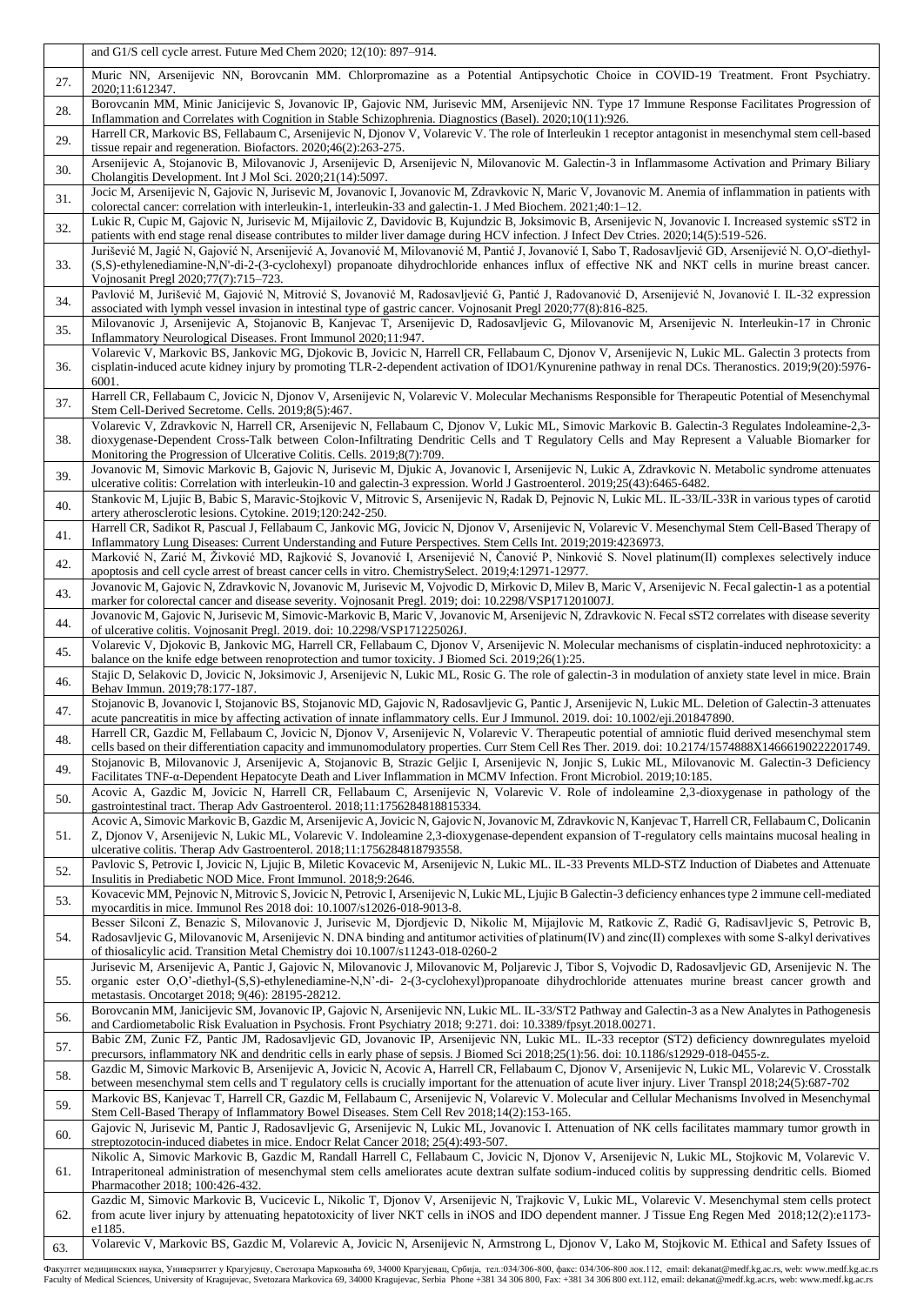|      | Stem Cell-Based Therapy. Int J Med Sci 2018;15(1):36-45.                                                                                                                                                                                                                                                                                                                                                                                                     |
|------|--------------------------------------------------------------------------------------------------------------------------------------------------------------------------------------------------------------------------------------------------------------------------------------------------------------------------------------------------------------------------------------------------------------------------------------------------------------|
| 64.  | Milosavljevic N, Gazdic M, Simovic Markovic B, Arsenijevic A, Nurkovic J, Dolicanin Z, Jovicic N, Jeftic I, Djonov V, Arsenijevic N, Lukic ML, Volarevic<br>V. Mesenchymal stem cells attenuate liver fibrosis by suppressing Th17 cells - an experimental study. Transpl Int 2018;31(1):102-115.<br>Arsenijevic M, Milovanovic M, Jovanovic S, Arsenijevic N, Markovic BS, Gazdic M, Volarevic V. In vitro and in vivo anti-tumor effects of selected       |
| 65.  | platinum(IV) and dinuclear platinum(II) complexes against lung cancer cells. J Biol Inorg Chem 2017;22(6):807-817<br>Gazdic M, Arsenijevic A, Markovic BS, Volarevic A, Dimova I, Djonov V, Arsenijevic N, Stojkovic M, Volarevic V. Mesenchymal Stem Cell-Dependent                                                                                                                                                                                         |
| 66.  | Modulation of Liver Diseases. Int J Biol Sci 2017;13(9):1109-1117.<br>Volarevic V, Gazdic M, Simovic Markovic B, Jovicic N, Djonov V, Arsenijevic N. Mesenchymal stem cell-derived factors: Immuno-modulatory effects and                                                                                                                                                                                                                                    |
| 67.  | therapeutic potential. Biofactors $2017;43(5):633-644$ .<br>Pantic JM, Jovanovic IP, Radosavljevic GD, Arsenijevic NN, Conlon JM, Lukic ML. The Potential of Frog Skin-Derived Peptides for Development into                                                                                                                                                                                                                                                 |
| 68.  | Therapeutically-Valuable Immunomodulatory Agents. Molecules 2017; 22(12). pii: E2071. doi: 10.3390/molecules22122071<br>Borovcanin MM, Jovanovic I, Radosavljevic G, Pantic J, Minic Janicijevic S, Arsenijevic N, Lukic ML. Interleukin-6 in Schizophrenia-Is There a                                                                                                                                                                                       |
| 69.  | Therapeutic Relevance? Front Psychiatry 2017; 8: 221. doi.org/10.3389/fpsyt.2017.00221<br>Gazdic M, Simovic Markovic B, Jovicic N, Misirkic-Marjanovic M, Djonov V, Jakovljevic V, Arsenijevic N, Lukic ML, Volarevic V. Mesenchymal Stem                                                                                                                                                                                                                    |
| 70.  | Cells Promote Metastasis of Lung Cancer Cells by Downregulating Systemic Antitumor Immune Response. Stem Cells Int 2017; 2017:6294717. doi:<br>10.1155/2017/6294717.                                                                                                                                                                                                                                                                                         |
| 71.  | Simovic Markovic B, Gazdic M, Arsenijevic A, Jovicic N, Jeremic J, Djonov V, Arsenijevic N, Lukic ML, Volarevic V. Mesenchymal Stem Cells Attenuate<br>Cisplatin-Induced Nephrotoxicity in iNOS-Dependent Manner. Stem Cells Int 2017;2017:1315378. doi: 10.1155/2017/1315378.                                                                                                                                                                               |
| 72.  | Pantic JM, Jovanovic IP, Radosavljevic GD, Gajovic NM, Arsenijevic NN, Conlon JM, Lukic ML. The frog skin host-defense peptide frenatin 2.1S enhances<br>recruitment, activation and tumoricidal capacity of NK cells. Peptides 2017; 93:44-50.                                                                                                                                                                                                              |
| 73.  | Skuletic V, Radosavljevic GD, Pantic J, Simovic Markovic B, Jovanovic I, Jankovic N, Petrovic D, Jevtovic A, Dzodic R, Arsenijevic N. Angiogenic and<br>lymphangiogenic profiles in histological variants of papillary thyroid carcinoma. Pol Arch Intern Med 2017; 127 (6): 429-437                                                                                                                                                                         |
| 74.  | Lukic R, Gajovic N, Jovanovic I, Jurisevic M, Mijailovic Z, Maric V, Popovska Jovicic B, Arsenijevic N. Potential Hepatoprotective Role of Galectin-3<br>during HCV Infection in End-Stage Renal Disease Patients. Disease Markers 2017; 2017 ID 6275987, doi:10.1155/2017/6275987                                                                                                                                                                           |
| 75.  | Milovanovic J, Popovic B, Milovanovic M, Kvestak D, Arsenijevic A, Stojanovic B, Tanaskovic I, Krmpotic A, Arsenijevic N, Jonjic S, Lukic ML. Murine<br>Cytomegalovirus Infection Induces Susceptibility to EAE in Resistant BALB/c Mice. Front Immunol 2017;8:192. doi: 10.3389/fimmu.2017.00192.<br>Gazdic M, Volarevic V, Arsenijevic A, Erceg S, Moreno-Manzano V, Arsenijevic N, Stojkovic M. Stem Cells and Labeling for Spinal Cord Injury. Int J Mol |
| 76.  | Sci 2017; 18(1): 6. doi: 10.3390/ijms18010006.<br>Pejnovic N, Jeftic I, Jovicic N, Arsenijevic N, Lukic ML. Galectin-3 and IL-33/ST2 axis roles and interplay in diet-induced steatohepatitis. World journal of                                                                                                                                                                                                                                              |
| 77.  | gastroenterology 2016; 22(44):9706-1<br>Simovic Markovic B, Jovanovic I, Volarevic V, Zdravkovic N, Jovanovic M, Zdravkovic N, Maric V, Arsenijevic N, Lukic ML. Potential inversely                                                                                                                                                                                                                                                                         |
| 78.  | immunomodulatory roles of Galectin-1 and Galectin-3 in ulcerative colitis. Wulfenia 2016; 23(9):188-205.<br>Petrovic S, Radosavljevic G.D, Pantic J, Jovanovic I, Jankovic N, Arsenijevic N. Circulating and tissue galectin-1 and galectin-3 in colorectal carcinoma:                                                                                                                                                                                       |
| 79.  | association with clinicopathological parameters, serum CEA, IL-17 and IL23. J BUON 2016; 21(4):941-949.                                                                                                                                                                                                                                                                                                                                                      |
| 80.  | Milosavljevic MZ, Jovanovic IP, Pejnovic NN, Mitrovic SL, Arsenijevic NN, Simovic Markovic BJ, Lukic ML. Deletion of IL-33R attenuates VEGF<br>expression and enhances necrosis in mammary carcinoma. Oncotarget 2016; 7(14): 18106–18115.                                                                                                                                                                                                                   |
| 81.  | Potočňák I, Vranec P, Farkasová V, Sabolová D, Vataščinová M, Kudláčová J, Radojević ID, Čomić LR, Markovic BS, Volarevic V, Arsenijevic N, Trifunović<br>SR. Low-dimensional compounds containing bioactive ligands. Part VI: Synthesis, structures, in vitro DNA binding, antimicrobial and anticancer properties<br>of first row transition metal complexes with 5-chloro-quinolin-8-ol. J Inorg Biochem 2016;154:67-77                                   |
| 82.  | Simovic Markovic B, Nikolic A, Gazdic M, Bojic S, Vucicevic L, Kosic M, Mitrovic S, Milosavljevic M, Besra G, Trajkovic V, Arsenijevic N, Lukic ML,<br>Volarevic V. Gal-3 plays an important pro-inflammatory role in the induction phase of acute colitis by promoting activation of NLRP3 inflammasome and<br>production of IL- $\beta$ in macrophages. J Crohns Colitis 2016;10(5):593-606                                                                |
| 83.  | Simovic Markovic B, Nikolic, Gazdic M, Nurkovic J, Djordjevic I, Arsenijevic N, Stojkovic M, Lukic ML, Volarevic V. Pharmacological Inhibition of Gal-<br>3 in Mesenchymal Stem Cells Enhances Their Capacity to Promote Alternative Activation of Macrophages in Dextran Sulphate Sodium-Induced Colitis. Stem<br>cell International 2016; 2016: 2640746                                                                                                    |
| 84.  | Nurkovic JS, Volarevic V, Lako M, Armstrong L, Arsenijevic N, Stojkovic M. Aging of stem and progenitor cells: mechanisms, impact on the therapeutic<br>potential and rejuvenation. Rejuvenation Res 2016;19(1):3-12.                                                                                                                                                                                                                                        |
| 85.  | Ratković Z, Muškinja J, Burmudžija A, Ranković B, Kosanić M, Bogdanović GA, Simović Marković B, Nikolić A, Arsenijević N, Đorđevic S, Vukićević<br>RD. Dehydrozingerone based 1-acetyl-5-aryl-4,5-dihydro-1H-pyrazoles: Synthesis, characterization and anticancer activity. Journal of Molecular Structure<br>2016; 1109:82-88                                                                                                                              |
| 86.  | Milicic V, Zivkovic V, Jeremic N, Arsenijevic N, Djuric D, Jakovljevic VLj. Coronary flow and oxidative stress during local anaphylactic reaction in isolated<br>mice heart: the role of nitric oxide (NO). Mol Cell Biochem 2016; $412(1-2)$ :221-227                                                                                                                                                                                                       |
| 87.  | Stanojevic, K. Miller, L. Kandolf-Sekulovic, Z. Mijuskovic, L. Zolotarevski, M. Jovic, M. Gacevic, M. Djukic, N. Arsenijevic, D. Vojvodic. A subpopulation<br>that may correspond to granulocytic myeloid-derived suppressor cells reflects the clinical stage and progression of cutaneous melanoma. Int Immunol 2016;<br>28(2):87-97                                                                                                                       |
| 88.  | Jovicic N, Jeftic I, Jovanovic I, Radosavljevic G, Arsenijevic N, Lukic ML, Pejnovic N. Differential Immunometabolic Phenotype in Th1 and Th2 Dominant<br>Mouse Strains in Response to High-Fat Feeding. PLoS One 2015; 10(7):e0134089.                                                                                                                                                                                                                      |
| 89.  | Pantic JM, Radosavljevic GD, Jovanovic IP, Arsenijevic NN, Conlon JM, Lukic ML. In vivo administration of the frog skin peptide frenatin 2.1S induces<br>immunostimulatory phenotypes of mouse mononuclear cells. Peptides 2015;71:269-275.                                                                                                                                                                                                                  |
| 90.  | Jeftic I, Jovicic N, Pantic J, Arsenijevic N, Lukic ML, Pejnovic N. Galectin-3 Ablation Enhances Liver Steatosis, but Attenuates Inflammation and IL-33<br>Dependent Fibrosis in Obesogenic Mouse Model of Nonalcoholic Steatohepatitis. Mol Med 2015; 21(1):453-465.                                                                                                                                                                                        |
| 91.  | Gazdic M, Volarevic V, Arsenijevic N, Stojkovic M. Mesenchymal Stem Cells: A Friend or Foe in Immune-Mediated Diseases. Stem Cell Rev 2015;<br>$11(2):280-287.$                                                                                                                                                                                                                                                                                              |
| 92.  | Borovcanin M, Jovanovic I, Dejanovic SD, Radosavljevic G, Arsenijevic N, Lukic ML. Increase systemic levels of IL-23 as a possible constitutive marker in<br>schizophrenia. Psychoneuroendocrinology 2015; 56:143-147.                                                                                                                                                                                                                                       |
| 93.  | Mijajlović MŽ, Nikolić MV, Jevtić VV, Ratković ZR, Simović Marković B, Volarević V, Arsenijević NN, Novaković SB, Bogdanović GA, Trifunović SR,<br>Radić GP. Cytotoxicity of palladium (II) complexes with some alkyl derivates of thiosalicylic acid. Crystal structure of the bis (S-butyl-thiosalicylate)<br>palladium (II) complex, [Pd(S-bu-thiosal)2]. Polyhedron 2015; 90:34-40.                                                                      |
| 94.  | Volarevic V, Markovic BS, Bojic S, Stojanovic M, Nilsson U, Leffler H, Besra GS, Arsenijevic N, Paunovic V, Trajkovic V, Lukic ML. Gal-3 regulates the<br>capacity of dendritic cells to promote NKT cell-induced liver injury. Eur J Immunol 2015; 45(2):531-543.                                                                                                                                                                                           |
| 95.  | Volarevic V, Misirkic M, Vucicevic L, Paunovic V, Simovic Markovic B, Stojanovic M, Milovanovic M, Jakovljevic V, Micic D, Arsenijevic N, Trajkovic<br>V, Lukic ML. Metformin aggravates immune-mediated liver injury in mice. Arch Toxicol 2015; 89(3):437-450.                                                                                                                                                                                             |
| 96.  | Volarevic V, Paunovic V, Markovic Z, Simovic Markovic B, Misirkic-Marjanovic M, Todorović Marković B, Bojic S, Vucicevic L, Jovanovic S, Arsenijevic<br>N, Holclajtner-Antunović I, Milosavljevic M, Dramicanin M, Kravic-Stevovic T, Ciric D, Lukic ML, Trajkovic V. Large Graphene Quantum Dots Alleviate                                                                                                                                                  |
| 97.  | Immune-Mediated Liver Damage. ACS Nano 2014; 8(12):12098-12109.<br>Volarevic V, Nurkovic J, Arsenijevic N, Stojkovic M. Concise review: therapeutic potential of mesenchymal stem cells for the treatment of acute liver failure                                                                                                                                                                                                                             |
| 98.  | and cirrhosis. Stem Cells 2014; 32(11):2818-2823.<br>Jovanovic I.P, Radosavljevic G.D, Simovic Markovic B.J, Stojanovic S.P, Stefanovic S.M, Pejnovic N.N, Arsenijevic N.N. Clinical Significance of Cyclin                                                                                                                                                                                                                                                  |
| 99.  | D1, FGF3 and p21 Protein Expression in Laryngeal Squamous Cell Carcinoma. JBUON 2014; 19(4): 944-952<br>Zdravkovic N.D, Jovanovic I.P, Radosavljevic G.D, Arsenijevic A.N, Zdravkovic N.D, Mitrovic S.Lj, Arsenijevic N.N. Potential Dual Immunomodulatory<br>Role of VEGF in Ulcerative Colitis and Colorectal Carcinoma. Int J Med Sci 2014; 11(9): 936-947.                                                                                               |
| 100. | V. Volarevic, S. Bojic, J. Nurkovic, A. Volarevic, B. Ljujic, N. Arsenijevic, M. Lako, M. Stojkovic. Stem Cells as New Agents for the Treatment of Infertility:                                                                                                                                                                                                                                                                                              |

Факултет медицинских наука, Универзитет у Крагујевцу, Светозара Марковића б9, 34000 Крагујевац, Србија, тел:034/306-800, факс: 034/306-800 лок.112, email: dekanat@medf.kg.ac.rs, web: www.medf.kg.ac.rs<br>Faculty of Medical S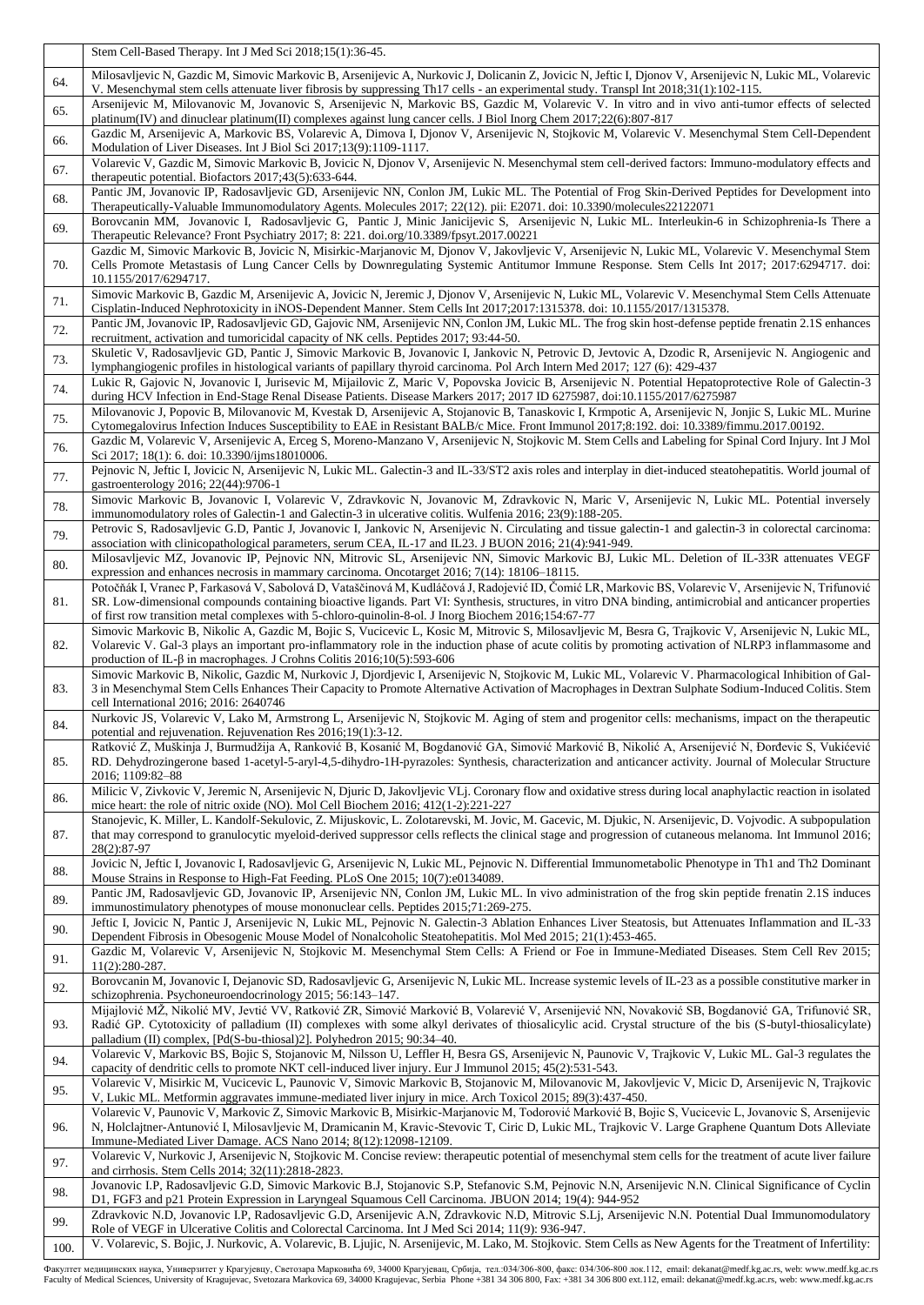|      | Current and Future Perspectives and Challenges. BioMed Research International 2014; 2014:507234.                                                                                                                                                                                                                                                                                                                                                                                                                                    |
|------|-------------------------------------------------------------------------------------------------------------------------------------------------------------------------------------------------------------------------------------------------------------------------------------------------------------------------------------------------------------------------------------------------------------------------------------------------------------------------------------------------------------------------------------|
| 101. | Pavlovic S, Zdravkovic N, Pejnovic N, Djoumerska-Aleksieva I.K, Arsenijevic N, Vassilev T.L, Lukic M.L. Enhanced anti-diabetogenic effect of intravenous<br>immune globulin modified by ferrous ion exposure. European Journal of Inflammation 2014; 12(1):67-76.                                                                                                                                                                                                                                                                   |
| 102. | Ljujic B, Milovanovic M, Volarevic V, Murray B, Bugarski D, Przyborski S, Arsenijevic N, Lukic ML, Stojkovic M. Human mesenchymal stem cells creating<br>an immunosuppressive environment and promote breast cancer in mice. Sci Rep 2013; 3:2298. doi: 10.1038/srep02298.                                                                                                                                                                                                                                                          |
| 103. | Jovanovic I, Pejnovic N, Radosavljevic G, Pantic J, Milovanovic M, Arsenijevic N, Lukic M. Interleukin-33/ST2 Axis Promotes Breast Cancer Growth and<br>Metastases by Facilitating Intratumoural Accumulation of Immunosuppressive and Innate Lymphoid Cells. Int J Cancer 2014; 134(7):1669-16682.                                                                                                                                                                                                                                 |
| 104. | Dimitrijević D.P, Glođović V.V, Radić G.P, García-Granda S, Menéndez-Taboada L, Milovanović M, Volarević V, Arsenijević N, Bogdanović G.A,<br>Trifunović S.R. Stereospecific ligands and their complexes. Part XV. Synthesis, characterization and cytotoxicity of novel platinum (IV) complexes with some<br>esters of ethylenediamine-N,N0-di-S,S-(2,20-dibenzyl)acetic acid. Crystal structure of O,O0-dipropyl-ethylenediamine-N,N0-di-S, S-(2,20-dibenzyl)acetate<br>dihydrochloride. Inorganica Chimica Acta 2013; 402:83-89. |
| 105. | Borovcanin M, Jovanovic I, Radosavljevic G, Djukic-Dejanovic S, Stefanovic V, Arsenijevic N, Lukic ML. Antipsychotics can modulate the cytokine profile<br>in schizophrenia: attenuation of the type-2 inflammatory response. Schizophrenia Research 2013;147(1):103-109.                                                                                                                                                                                                                                                           |
| 106. | Volarevic V, Vujic J.M, Milovanovic M, Kanjevac T, Volarevic A, Trifunovic S.R, Arsenijevic N. Cytotoxic effects of palladium(II) and platinum(II)<br>complexes with O,O'-dialkyl esters of (S,S)-ethylenediamine-N,N'-di-2-(4-methyl) pentanoic acid on human colon cancer cell lines. J BUON 2013; 18(1):131-<br>137                                                                                                                                                                                                              |
| 107. | Radosavljević GD, Jovanović IP, Kanjevac TV, Arsenijević NN. The role of regulatory T cells in modulation of anti-tumor immune response. Srp Arh Celok<br>Lek 2013;142(3-4):262-267.                                                                                                                                                                                                                                                                                                                                                |
| 108. | Pejnovic N, Pantic J, Jovanovic I, Radosavljevic G, Milovanovic M, Nikolic I, Zdravkovic N, Djukic A, Arsenijevic N, Lukic M. Galectin-3 Deficiency<br>Accelerates High-Fat Diet Induced Obesity and Amplifies Inflammation in Adipose Tissue and Pancreatic Islets. Diabetes 2013;62(6):1932-1944.                                                                                                                                                                                                                                 |
| 109. | N. Zdravkovic, S. Pavlovic, V. Zdravkovic, N. Pejnovic, N. Arsenijevic, M.L. Lukic. ST2 gene-deletion reveals a role of Foxp3+ regulatory T cells in diabetes<br>modulation in BALB/c mice. Translational Research 2013;161(2):118-129.                                                                                                                                                                                                                                                                                             |
| 110. | Baskic D, Vujanovic L, Arsenijevic N, Whiteside TL, Myers EN, Vujanovic NL. Suppression of natural killer-cell and dendritic-cell apoptotic tumoricidal<br>activity in patients with head and neck cancer. Head Neck 2013; 35(3):388-398.                                                                                                                                                                                                                                                                                           |
| 111. | Borovcanin M, Jovanovic I, Radosavljevic G, Djukic Dejanovic S, Bankovic D, Arsenijevic N, Lukic ML. Elevated serum level of type-2 cytokine and low<br>IL-17 in psychotic episodes. Journal of Psychiatric Research 2012; 46(11):1421-1426.                                                                                                                                                                                                                                                                                        |
| 112. | Volarevic A, Ljujic B, Volarevic V, Milovanovic M, Kanjevac T, Lukic A, Arsenijevic N. A new semiquantitative method for evaluation of metastasis<br>progression. J BUON 2012; 17:585-590.                                                                                                                                                                                                                                                                                                                                          |
| 113. | Milovanovic M, Volarevic V, Ljujic B, Radosavljevic G, Jovanovic I, Arsenijevic N, Lukic ML. Deletion of IL-33R (ST2) Abrogates Resistance to EAE in<br>BALB/C Miceby Enhancing Polarization of APC to Inflammatory Phenotype. Plos ONE 2012;7(9):e45225.                                                                                                                                                                                                                                                                           |
| 114. | Arsenijević M, Milovanović M, Volarević V, Čanović D, Arsenijević N, Soldatović T, Jovanović S, Bugarčić Ž.D. Cytotoxic properties of platinum(IV) and<br>dinuclear platinum(II) complexes and their ligand substitution reactions with guanosine-50-monophosphate. Transition Met Chem 2012; $37(5)$ :481-488.                                                                                                                                                                                                                     |
| 115. | Vujić J.M, Kaluđerović G.N, Zmejkovski B.B, Milovanović M, Volarević V, Arsenijević N, Stanojković T.P, Trifunović S.R. Stereospecific ligands and their<br>complexes. Part X: Synthesis, characterization and in vitro antitumoral activity of platinum(IV) complexes with O,O0-dialkyl-(S,S)-ethylenediamine-N,N0-<br>di-2-(4-methyl)pentanoate ligands. Inorganica Chimica Acta 2012; 390:123-128.                                                                                                                               |
| 116. | Radosavljevic G, Volarevic V, Jovanovic I, Milovanovic M, Pejnovic N, Arsenijevic N, Hsu DK, Lukic ML. The roles of Galectin-3 in autoimmunity and<br>tumor progression. Immunol Res $2012$ ; $52(1-2)$ :100-110.                                                                                                                                                                                                                                                                                                                   |
| 117. | Milovanovic M, Volarevic V, Radosavljevic G, Jovanovic I, Pejnovic N, Arsenijevic N, Lukic ML. IL-33/ST2 axis in inflammation and immunopathology.<br>Immunol Res 2012; 52(1-2):89-99.                                                                                                                                                                                                                                                                                                                                              |
| 118. | Volarevic V, Milovanovic M, Ljujic B, Pejnovic N, Arsenijevic N, Nilsson U, Leffler H, Lukic ML. Galectin-3 deficiency prevents concanavalin A-induced<br>hepatitis in mice. Hepatology 2012; 55(6):1954-1964.                                                                                                                                                                                                                                                                                                                      |
| 119. | Kanjevac T, Milovanovic M, Volarevic V, Lukic ML, Arsenijevic N, Markovic D, Zdravkovic N, Tesic Z, Lukic A. Cytotoxic effects of glass ionomer<br>cements on human dental pulp stem cells correlate with fluoride release. Med Chem 2012; 8(1): 40-45(6).                                                                                                                                                                                                                                                                          |
| 120. | Arsenijević M, Milovanovic M, Volarevic V, Djeković A, Kanjevac T, Arsenijević N, Dukić S, Bugarcić ZD. Cytotoxicity of gold (III) complexes on A549<br>human lung carcinoma epithelial cell line. Med Chem 2012; 8(1):2-8(7).                                                                                                                                                                                                                                                                                                      |
| 121. | Pavlović S, Zdravković N, Radosavljević G, Arsenijević N, Lukić ML, Jovanović I. Interleukin-33/ST2: a new signaling pathway in immunity and<br>immunopathology. Vojnosanit Pregl 2012; 69(1): 69–77.                                                                                                                                                                                                                                                                                                                               |
| 122. | Volarevic V, Mitrovic M, Milovanovic M, Zelen I, Nikolic I, Mitrovic S, Pejnovic N, Arsenijevic N, Lukic M. Protective role of IL-33/ST2 axis in Con A-<br>induced hepatitis. Journal of Hepatology 2012; 56(1):26-33.                                                                                                                                                                                                                                                                                                              |
| 123. | Jovanovic I.P, Pejnovic N.N, Radosavljevic G.D, Arsenijevic N.N, Lukic M.L. IL-33/ST2 Axis in Innate and Acquired Immunity to Tumors.<br>OncoImmunology 2012; 1(2):229-231.                                                                                                                                                                                                                                                                                                                                                         |
| 124. | Volarevic V, Ljujic B, Lukic A, Arsenijevic N, Stojkovic M. Human Stem Cell Research and Regenerative Medicine - Present and Future. British Medical<br>Bulletin 2011; 99:155-168.                                                                                                                                                                                                                                                                                                                                                  |
| 125. | Vujić JM, Kaluđerović GN, Milovanović M, Zmejkovski BB, Volarević V, Zivić D, Durđević P, Arsenijević N, Trifunović SR. Stereospecific ligands and<br>their complexes. Part VII. Synthesis, characterization and in vitro antitumoral activity of platinum(II) complexes with O,O'-dialkyl esters of (S,S)-<br>ethylenediamine-N,N'-di-2-(4-methyl)pentanoic acid. Eur J Med Chem 2011; 46(9):4559-4565.                                                                                                                            |
| 126. | Jovanovic I, Radosavljevic G, Mitrovic M, Lisnic Juranic V, McKenzie ANJ, Arsenijevic N, Jonjic S. and Lukic ML. ST2 Deletion Enhances Innate and<br>Acquired Immunity to Murine Mammary Carcinoma. Eur J Immunol 2011; 41(7):1902-1912.                                                                                                                                                                                                                                                                                            |
| 127. | Radosavljevic G, Jovanovic I, Majstorovic I, Mitrovic M, Juranic Lisnic V, Arsenijevic N, Jonjic S, Lukic ML. Deletion of Galectin-3 in the host attenuates<br>metastasis of murine melanoma by modulating tumor adhesion and NK cell activity. Clin Exp Metastasis 2011; 28(5):451-462.                                                                                                                                                                                                                                            |
| 128. | Ravić-Nikolić A, Radosavljević G, Jovanović I, Zdravković N, Mitrović S, Pavlović S, Arsenijević N. Systemic photochemotherapy decrease expression of<br>IFN- $\gamma$ , IL-12p40 and IL-23p19 in psoriatic plaque. Eur J Dermatol 2011; 21(1):53-57                                                                                                                                                                                                                                                                                |
| 129. | Volarevic V, Arsenijevic N, Lukic M.L, Stojkovic M. Mesenchymal Stem Cell Treatment of Complications of Diabetes Mellitus. Stem Cells 2011; 29(1):5-<br>10.                                                                                                                                                                                                                                                                                                                                                                         |
| 130. | S. Pavlovic, N. Zdravkovic, JD. Dimitrov, A. Djukic, N. Arsenijevic, TL. Vasillev, ML. Lukic. Intravenous immunoglobulins exposed to heme (heme IVIG)<br>are more efficient than IVIG in attenating autoimmune diabetes. Clin Immunol 2011; 138(2):162-171.                                                                                                                                                                                                                                                                         |
| 131. | Volarevic V, Milovanovic M, Djekovic A, Petrovic B, Arsenijevic N, Bugarcic Z.D. The cytotoxic effects of some selected gold(III) complexes on 4T1 cells<br>and their role in the prevention of breast tumor growth in BALB/c mice. J BUON 2010; 15:768-773.                                                                                                                                                                                                                                                                        |
| 132. | Baskic D, Ilic N, Popovic S, Djurdjevic P, Ristic P, Avramovic D, Arsenijevic N. In vitro induction of apoptotic cell death in chronic lymphocytic leukemia<br>by two natural products: preliminary study. J BUON 2010; 15:732-739.                                                                                                                                                                                                                                                                                                 |
| 133. | Popovic S, Baskic D, Djurdjevic P, Zelen I, Mitovic M, Nikolic I, Avramovic D, Radenkovic M, Arsenijevic N. Endoplasmic reticulum stess-associated<br>caspases-4 and -2 mediates Korbazol-induced CLL cell apoptosis. J BUON 2010; 15:783-790.                                                                                                                                                                                                                                                                                      |
| 134. | Vujić J, Cvijović M, Kaluđerovic GN, Milovanović M, Zmejkovski BB, Volarević V, Arsenijević N, Sabo T J, Trifunović SR. Palladium(II) complexes with<br>R2edda derived ligands. Part IV. O,O'-dialkyl esters of (S,S)-ethylenediamine-N,N'-di-2-(4-methyl)-pentanoic acid dihydrochloride and their palladium(II)<br>complexes: Synthesis, characterization and in vitro antitumoral activity against chronic lymphocytic leukemia (CLL) cells. Eur J Med Chem 2010; 45(9):3601-<br>3606.                                           |
| 135. | Milovanovic M, Volarevic V, Djekovic A, Petrovic B, Arsenijevic N, Bugarcic ZD. Ligand substitutions reactions and cytotoxic properties of some selected<br>gold(III) complexes. Journal of Inorganic Biochemistry 2010; 104(9):944-949.                                                                                                                                                                                                                                                                                            |
| 136. | Ljujic B, Radosavljevic G, Jovanovic I, Pavlovic S, Zdravkovic N, Milovanovic M, Acimovic L, Knezevic M, Bankovic D, Zdravkovic D, Arsenijevic N.<br>Elevated serum level of IL-23 correlates with expression of VEGF in human colorectal carcinoma. Archives of Medical Research 2010; 41:182-189.                                                                                                                                                                                                                                 |
| 137. | Zelen I, Djurdjevic P, Popovic S, Stojanovic M, Jakovljevic V, Radivojevic S, Baskic D, Arsenijevic N. Antioxidant enzymes activities and plasma levels of<br>oxidative stress markers in B-chronic lymphocyte leukemia patients. J BUON 2010; 15: 330-336.                                                                                                                                                                                                                                                                         |